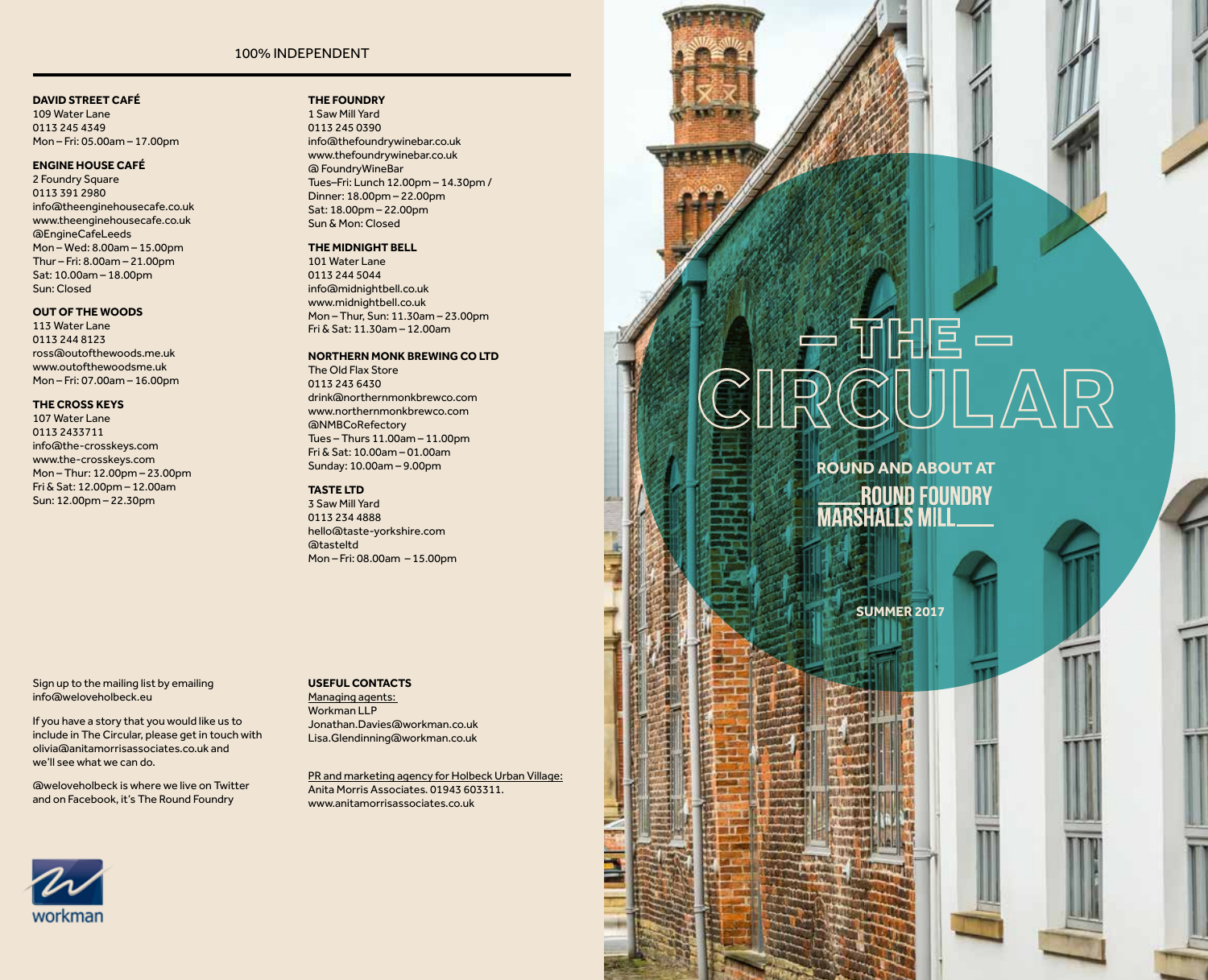### WELCOME BACK



**Welcome to The Circular for summer 2017; an issue that's packed with news, views, events and little bits of history from the most enduringly innovative corner of Leeds.**

Before it became known for its creative talent, Holbeck was a hotbed of heavy machinery and played an enormous part in the first Industrial Revolution. In this edition, we'll be taking you back to the 18th century to see how Holbeck's heritage shaped its future, as home for the fourth Industrial Revolution which has seen the area flourish as a home to creative and tech businesses.

We'll also be dishing out the latest from the area, which includes the exciting news that our lovely Marshall's Mill receptionist Lisa Riley recently came Runner Up (Leeds and Manchester) in the Receptionist of the Year awards. Congratulations Lisa!

You'll get to know two brand new tenants, SpaceInvader interior design agency and Taste, a brand-new café in Saw Mill Yard. We'll also be giving you an update about the exciting Holbeck Viaduct project, which is starting to gather some pace.

Elmwood creative director Martyn Haynes offers a personal insight in the profile piece, which sees him share his 30 years' experience of the creative industries, including some great tips for junior creatives.

There's also a packed events calendar, so you can see what's coming up in the next few weeks.

**Enjoy the read!**

### ROUND & ABOUT

THERE'S BEEN LOTS OF MOVEMENT IN AND AROUND THE MILL AND FOUNDRY IN THE LAST COUPLE OF MONTHS, AND AS A RESULT SOME EXCITING NEW BUSINESSES HAVE JOINED THE COMMUNITY.

#### **INVASION AT THE GREEN SAND FOUNDRY**

SpaceInvader are an award-winning interior design agency, with studios in London and Manchester. The design specialists have already been delivering projects for Leeds-based clients and were recently tasked with helping Sky Betting & Gaming develop their new flagship digital base in the city, so it made sense for their much needed third studio to be based here in Leeds. They're moving into the Green Sand Foundry and we can't wait to see what they're going to do with the space.

#### **A TASTY NEW SPOT**

Holbeck Urban Village got a whole lot tastier last month, as brand new café Taste opened its doors in the spot that was previously home to the Pickled Pepper. Taste was born from the ideas (and appetites) of the team at Your Engine Room, which has been based in the Round Foundry Media Centre for six years. Managing Director Ian Hargreaves is keen to provide busy Villagers with a speedy service that doesn't compromise on quality, and he also wants to support fellow local businesses by making sure all their suppliers are Leeds or Yorkshire-based firms. If you've not had chance to visit the café yet, make sure you pop in to try out some of their tasty sandwiches, soups and stews. They can be found at 3 Saw Mill Yard, just next to The Foundry Wine Bar.



#### **MARSHALL'S MURAL**

Many of you may have noticed the stunning new John Marshall mural on Water Lane. The mural was a collaboration project between CEG, which owns the site, Northern Monk Brewery and Manchesterbased artists Nomad Clan. Nomad Clan have added a nice personal tribute to the piece, as next to John Marshall is an image of artist Hayley's grandfather, who once worked in the mill. A lovely nod to our Holbeck heritage.



#### **HOLBECK VIADUCT UPDATE**

The team in charge of the Holbeck Viaduct Project have been beavering away over the past year, and have produced a feasibility report which was presented at OId Chapel Studios on 21st July.

The viaduct (not to be confused with Monk Bridge viaduct, which recently received planning permission for a similar project) runs from the city railway station, behind Temple Mill and the Holbeck Urban Village, across Domestic Street, then across the A643 dual carriageway and Gelderd Road. It's a Victorian engineering masterpiece, but has laid empty since at least the 1980s. There's been lots of talk about reopening it to the public ever since, and the past 4 years in particular have seen a new surge of interest, with a scheme led by local residents gathering significant interest and profile. Over the past year, a team of volunteers have together written and compiled a rough 'feasibility' report, to find out if and how they think the proposed scheme could work.

*To find out more or get involved, visit the project's Facebook page: https://www.facebook.com/ groups/190849144426363/*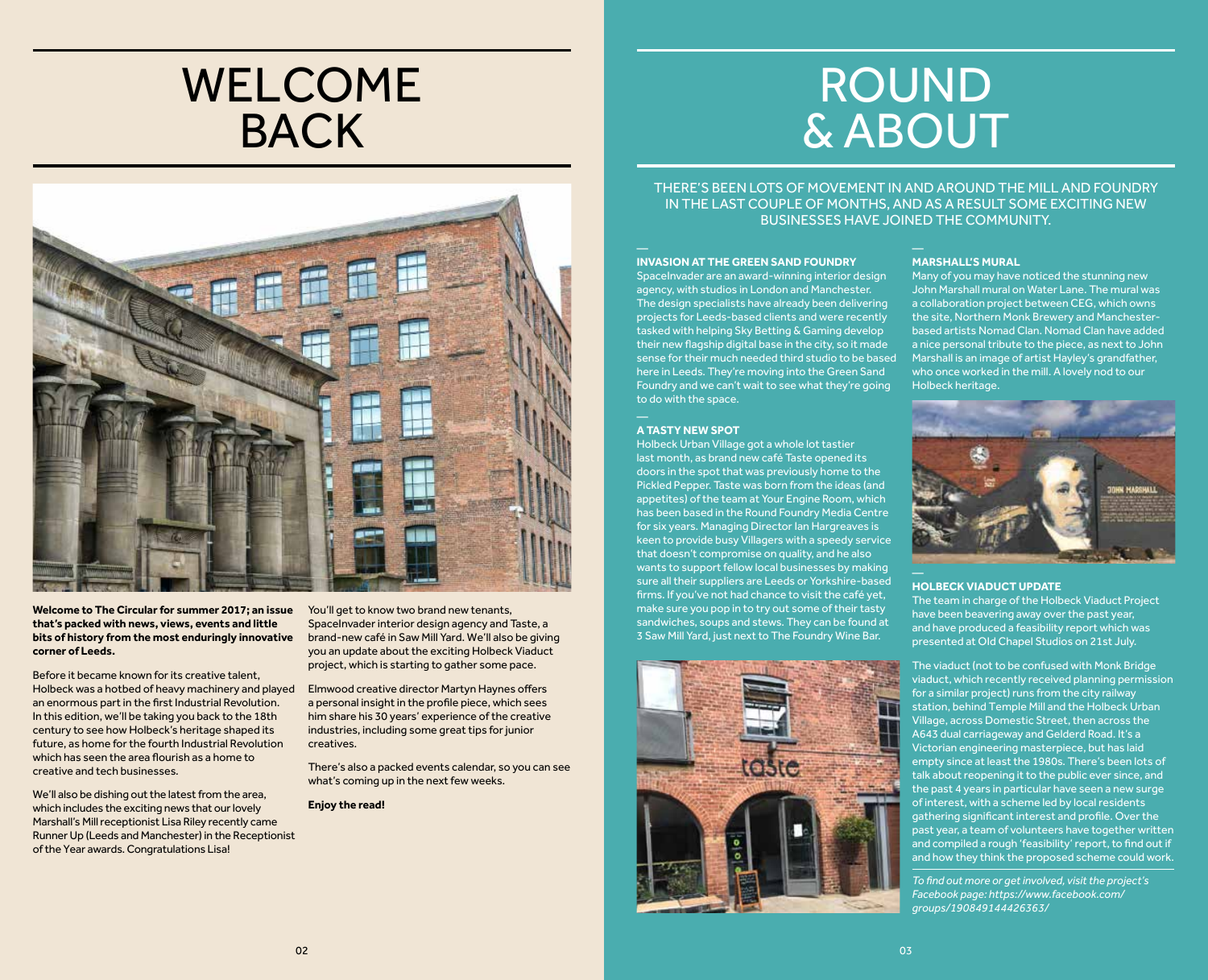### FROM THE MILL

## ROUND THE FOUNDRY



#### **SIMPLE USABILITY**

Research specialists Simple Usability are calling on fellow mill and foundry businesses to lend a hand with some market research. For those happy to be a guinea pig, research usually pays £40-£50 for an hour, and the sessions are run in Marshall's Mill, so participants can take part during their lunch break. Anyone can apply to take part, and the Simple Usability team are looking for all kinds of people. The sessions are really relaxed, simple and usually involve trialling apps or websites. Anyone that is interested can register at www.research-helper.co.uk/register.

#### **ROBOT FOOD BRING 'BAGS OF FLAVOUR' TO SEABROOK**

Brand magicians Robot Food have teamed up with one of Yorkshire's most popular brands, Bradford based Seabrook crisps, to reposition and redesign packaging for the crinkle, lattice and straight cut ranges.

Tasked with making Seabrook the "plucky northern challenger we know we can be", Robot Food took Seabrook's distinct personality and translated it into a bold, punchy design with a proud tone of voice that would be sure to stick out on the shelves. Stripped back and rebuilt, the new branding is an evolution that stays true to Seabrook's heritage.

The core range redesign features thick stripes of variant-appropriate colours, with a wave-like design for Crinkles and straight-edged for Straight Cut. The designs shout loud against a fresh white background, a key Seabrook brand equity. For the more premium Lattice range, Robot Food chose a rich blue backdrop to give each flavour's accent colour extra standout. The team also created the proud and punchy new tone of voice, including the 'Bags of flavour made with pride' strapline and the 'Saviours of flavour' brand story, which subtly nods to the company's northern roots.

#### **RECEPTIONIST OF THE YEAR**

Our very own Lisa Riley, who many of you will know as the smiling face behind reception at Marshall's Mill, has come runner up (Leeds and Manchester) in the Receptionist of the Year Award! The award was launched by Lucy Walker Recruitment, who were keen to celebrate and recognise the receptionist role and 'the integral part it plays in most, if not all businesses'.



Paul Taylor, director at Creative Space Management was the person to nominate Lisa, citing her diligent and creative nature as reasons for entry. He also flagged up Lisa's fantastic charity work, including the Christmas gift drive she organises every year for Leeds Women's Aid. Lisa was presented with the award on 29th June. Congratulations Lisa, and thanks for all your hard work!

**TRUE NORTH SADDLES UP FOR THE SECOND TIME** Team True North got back on their bikes for the second year running, all in aid of Martin House Children's Hospice.

On Saturday 8th July a team of 16 cyclists from True North took on a 120mile overnight ride from London to the Suffolk coast. The team set off from Hackney in East London at 8.30pm and arrived the following morning on Dunwich beach amongst thousands of other riders from all over the UK - exhausted but elated and very ready for breakfast!

With incredible support from friends, family and colleagues, True North has so far raised £5,000 for Martin House.

**A huge well done to everyone that took part!**

#### **NEW MENU EMERGES FROM THE WOODS**

Out of the Woods has spiced up their menu for the summer. The quirky café has added a range of new salads to the menu, as well as a protein pasta, which has been such a success that they are now offering a gluten free option. There is also a new range of cakes courtesy of Cakesmith, including a delicious salted caramel bubbles cake, which is already going down a treat with the staff!

Customers can also now pick up a Woods loyalty card and enjoy a number of tasty offers. Every £1 spent earns 10 points, which can then be redeemed in store. Pop into their branch on Water Lane to find out more.

#### **FUSEBOX SPARKS TWO NEW APPOINTMENTS**

The Fusebox team have added two new recruits to their Round Foundry Media Centre office. Victoria Payne has joined the growing team as Services BUYonomist, where she will work alongside other practice heads to ensure all its services are delivered seamlessly through its technology platform, BUYonomist.com. Kelly Hukin has joined the team as ILM accredited Sales Coach, focusing on businessto-business sales coaching for its tech clients. Kelly brings a wealth of experience to The Fusebox, having spent over a decade working across the UK and Europe, training and coaching individuals employed in the ever-changing and increasingly regulated Financial Services industry.





#### **URBAN WILDERNESS BRANCHES OUT**

Design devotees Urban Wilderness have branched out of the Round Foundry Media Centre and into a beautiful space in Saw Mill Yard. The move follows growth in the landscape architecture company, which currently has seven members of staff and is in the process of recruiting two more.

Nathan Edwards, director of Urban Wilderness, welcomed the move, saying "it is great to have a standalone space which we can make our own. Saw Mill Yard has a great atmosphere and offers our staff a choice of places for lunch and relaxation on our doorstep."

#### **FINN DIVES HEAD FIRST INTO THE POOL**

Popular women's media brand The Pool has taken the plunge and appointed Finn to deliver a communications campaign which will aim to build the brand's commercial profile with potential advertising and agency partners. The Pool was set up in 2015 by BBC broadcaster Lauren Laverne and journalist Sam Baker, and brands itself as 'platform for women who are too busy to browse'. Finn are based in the Round Foundry, and opened a London office in July 2016.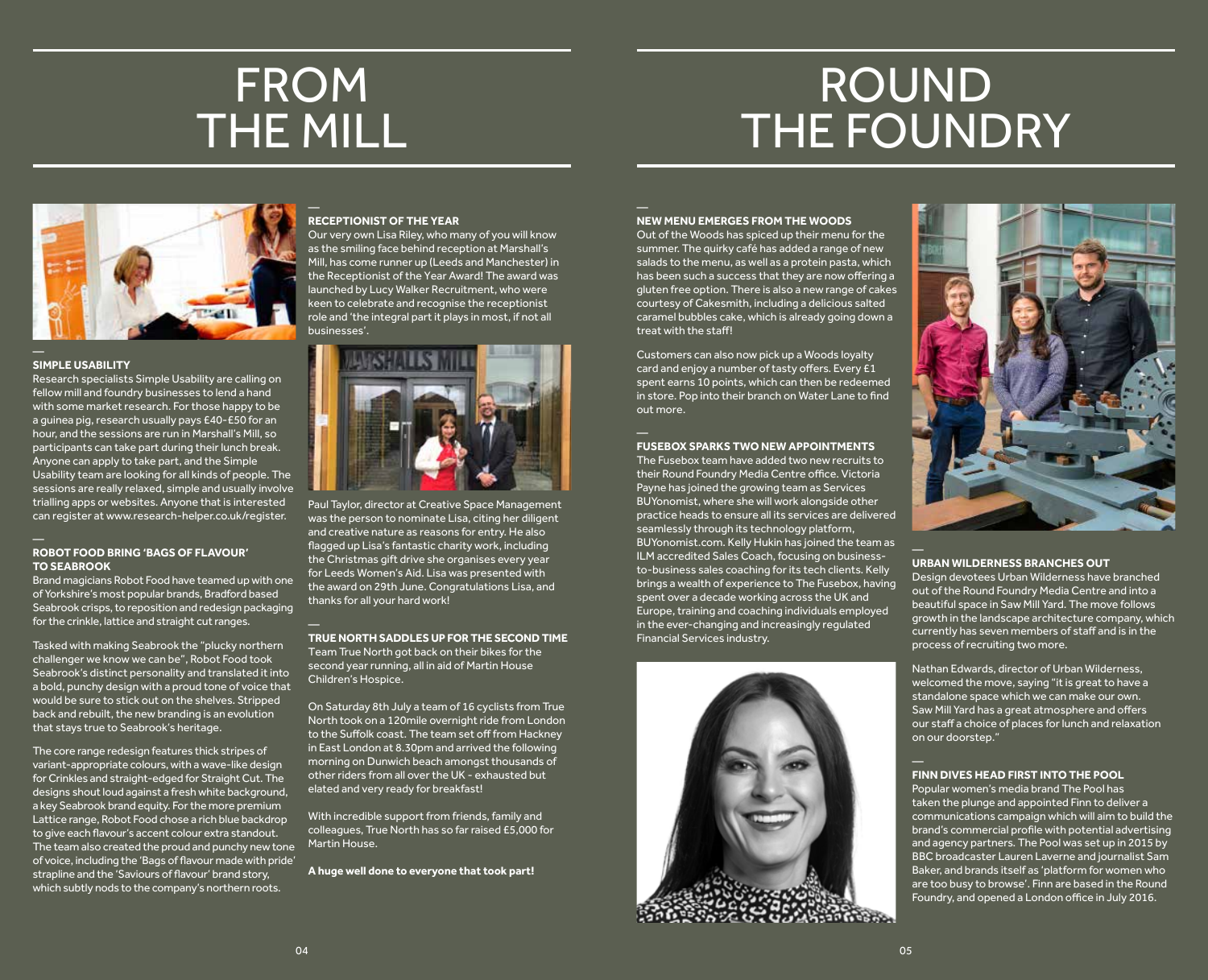### **CREATIVE** MINDS

THE CREATIVE INDUSTRIES ARE THE FASTEST GROWING SECTOR OF THE UK ECONOMY SINCE THE 2008 CRASH, CURRENTLY WORTH A STAGGERING £84BILLION\* MORE THAN CAR MANUFACTURING OR AEROSPACE. HERE IN HOLBECK, CREATIVITY AND DESIGN ARE AN INTEGRAL PART OF THE COMMUNITY, SO WE SAT DOWN WITH MARTYN HAYNES OF ELMWOOD TO CHAT.



#### **THANKS FOR CHATTING TO US MARTYN! TELL US A BIT ABOUT WHAT YOUR ROLE AS CREATIVE DIRECTOR INVOLVES.**

Firstly, it's about the creative output of Elmwood. I oversee all the projects that go out of this office and instigate the work briefs of our other designers, so my role as a director is actually much more about people than design. I've been a practising designer for thirty years, so that experience has allowed me to mentor and grow the careers of our team of talented designers.

#### **WHAT WAS IT THAT MADE YOU WANT TO GO INTO THE CREATIVE INDUSTRIES?**

Well, I've always been good at drawing, ever since my school days. When I first got into the industry, people didn't really understand what being a graphic designer was, so it was actually my art teacher at school that told me about it and encouraged me to go to art college. It's an amazing career, because I'm doing my hobby for a living! I feel incredibly honoured and privileged to be in that position, and to work alongside likeminded people.

#### **WHAT'S SO INTERESTING ABOUT THIS INDUSTRY?**

You get to work with lots of different people from all different walks of life, whether it's in the office, other people in our industry or photographers all over the world. Our work is so eclectic too; one day we'll be working with a pig food manufacturer in the Philippines, and the next day it'll be a sausage manufacturer in Masham. We meet so many interesting people, and for me that has been a really great part of the job.

#### **HOW DID YOU GET INTO THE FIELD?**

I'm lucky, because I've been at Elmwood for thirty years; it's been the only job I've had. When I left college [where?], I started as an intern when Elmwood was the annex of an advertising agency called Charles Walls. We designed all the logos and basically did the work that the ad boys were unable to do. Eventually, Jonathan Sands became MD and grew Elmwood into a design agency; we started to get our own clients, one of the biggest ones being ASDA. Elmwood then moved to an office in Guiseley, which was our home for 25 years. We then started opening all our other offices across the globe, and eventually we decided to make the move from Guiseley into Leeds city centre which we love, not least because we're between The Cross Keys and The Midnight Bell.

#### **WHERE'S YOUR FAVOURITE PLACE TO GET CREATIVE?**

I'd have to say here in our studio. The space here is incredible; we do have individual desks, but we have breakout spaces where everyone is encouraged to get together to work on projects and get the creative juices flowing. It allows us to move around, get different ideas from different people, and it's a really positive way to work.

#### *\*source: telegraph.co.uk*

#### **IT SOUNDS LIKE YOU AND THE REST OF THE ELMWOOD TEAM ARE A HUGE INFLUENCE ON EACH OTHER CREATIVELY?**

Yes, definitely. We're lucky because we've always had incredibly talented people here, whether they've stayed here or gone on to set up their own successful design business. I learn so much from the young people that are coming into the business; their passion and enthusiasm is infectious and helps us all to work better.

#### **WHAT ADVICE WOULD YOU GIVE TO THOSE YOUNG PEOPLE THAT ARE TRYING TO GET INTO THE INDUSTRY?**

If you're a student, I'd say that interning is the best way. I think it's also important to identify which design agencies you really admire and to approach them and show them your work. Even if you don't get a job or an internship, at least you soak up a little bit of their culture and start to get a feel for what each company is looking for. It's not always about who has the strongest CV; sometimes it's just about finding the right agency for you. One of our designers actually trained and worked as a lawyer for four years, but she'd always wanted to get into design. She eventually left and did a design course, and then she came here to do an internship. We were so impressed by her enthusiasm and her talent, and she's now worked here for three years. People like that bring a whole different thingto the mix, which is really important.

#### **WHAT HAVE BEEN YOUR FAVOURITE RECENT PROJECTS TO WORK ON?**

We tend to work on big, global brands such as GSK and P&G – a lot of that work comes from here and also our London and New York offices. We still work on smaller brands too, and we love doing that. For example, we started working with the Saucy Fish Company when they had just launched, and they were tiny. We created a brand around their idea, and with that they've now grown into a multi-million-pound company. Whether a brand is huge or tiny, we always apply the same thinking and strategy. Our job involves a lot of travelling too, so those are always fun projects to work on. It's amazing but true that through the only job I've ever had I've worked in two continents and had the opportunity to travel the world!

www.elmwood.com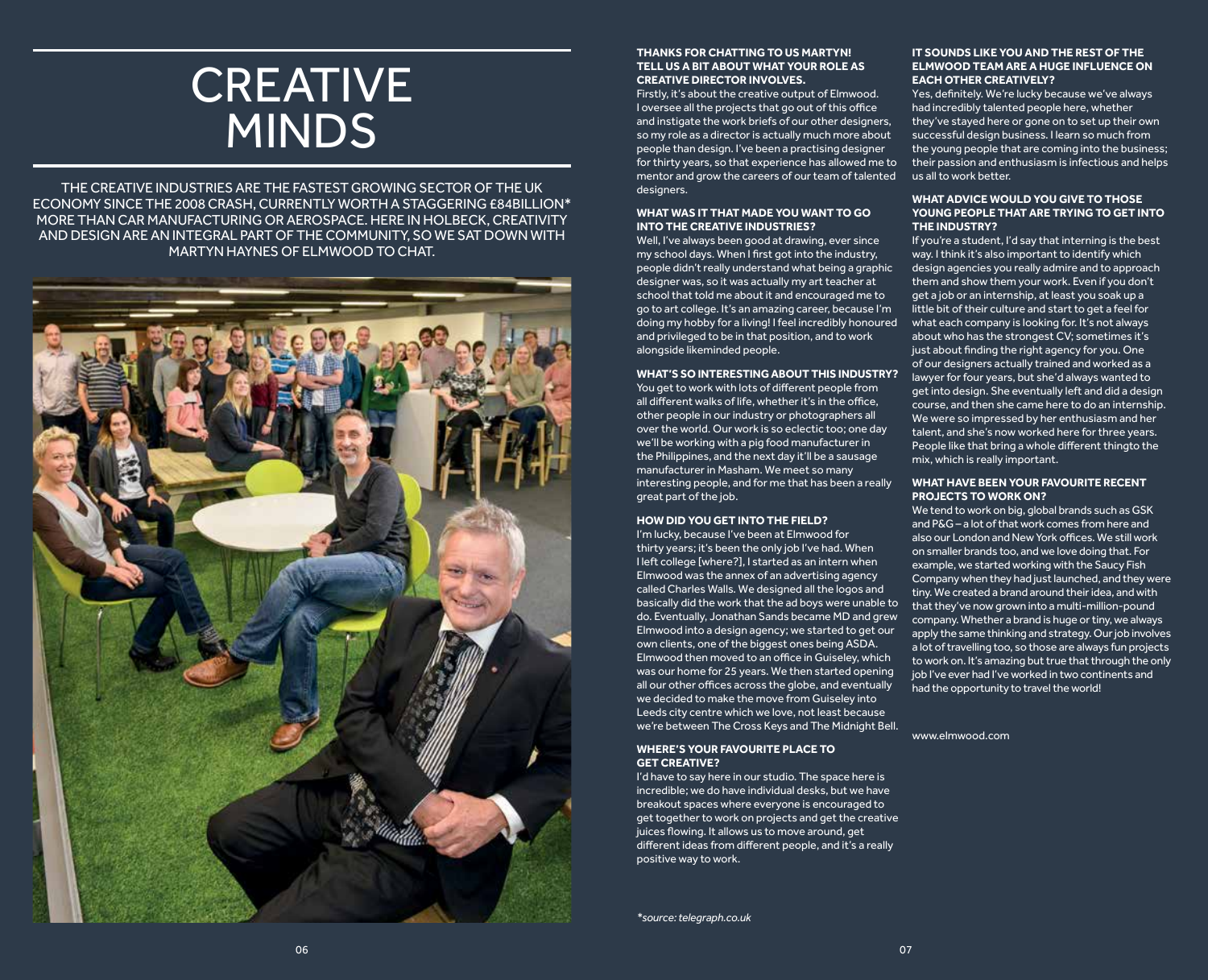### WHAT'S ON?

## CALLING ALL VILLAGE PEOPLE

Calling all Holbeck Village People! We think it's about time we all got to know each other a little better, but we know how hard that can be when we all spend so much time stuck at our desks. With that in mind (and with a little inspiration from the 40th anniversary of YMCA hitmakers the Village People), we've decided to launch #HolbeckVillagePeople, a dedicated page in The Circular and social media hashtag where we can all get to know each other. Who knows – you might find a new running partner, someone who can help your business, or even just a new drinking buddy.

#### **HERE'S A COUPLE TO KICK US OFF**

**SARAH DEAR** is the Managing Partner at Elmwood Design on Water Lane. Sarah has more than 25 years' experience in brand consultancy, and outside of work, she's a keen runner and cook.

*#HolbeckVillagePeople*





**SIMON BOLLON** is Managing Director at We Are Boutique, specialists in media, digital and PR. Ambitious and driven, Simon is known for taking part in the kind of sporting events that the rest of us could only dream of!

*#HolbeckVillagePeople*



**Whether you're a Holbeck worker, resident, or just a visitor, we've got some great events for you to come along to in the next few months. Here's what's on offer for August and September. Introducing…** 

— **SPACEINVADER AND URBAN WILDERNESS** *Thursday, 3 August 2017, 8am-9.30am*

Round Foundry Media Centre Welcome, meet and find out about two businesses

that have recently moved into the Round Foundry development:

- award-winning interior design studio SpaceInvader
- andscape architects & master planners Urban Wilderness

#### **SARAH DODSWORTH & JOHN WILLIAMS**  *from Spaceinvader*

Award-winning interior design agency SpaceInvader have recently moved into The Green Sand Foundry. The design specialists, who also have studios in London and Manchester, have already been delivering projects for Leeds-based clients and were recently tasked with helping Sky Betting & Gaming develop their new flagship digital base in the city.

#### **TIM REID & NATHAN EDWARDS**

#### *from Urban Wilderness*

A landscape architecture and master planning consultancy, Urban Wilderness specialises in the design and master planning of urban realm. residential, education and regeneration projects, and has just expanded for the third time within Holbeck Urban Village, moving into Saw Mill Yard.

RSVP to info@weloveholbeck.eu to reserve your place

— **HERITAGE OPEN DAYS IN HOLBECK** *7 September 2017, 11am-4pm* Start at Holbeck Cemetery, finish at Granary Wharf

Join a free guided walk through the area and find out the hidden stories from the mills, foundries and past communities of Holbeck to celebrate Heritage Open Days.

Visit www.heritageopendays.org.uk for more information.

— **MINDFULNESS ON YOUR COMMUTE** *21 September 2017, 8am-9.30am* Round Foundry Media Centre

Lee Thompson from charity Sustrans will be visiting the area to help us promote a more environmentally friendly, sustainable and healthier approach to commuting.

Find out how you could be using your car less, making more of cycle routes and generally how to be more mindful of your commute.

Email info@weloveholbeck.eu to reserve your place